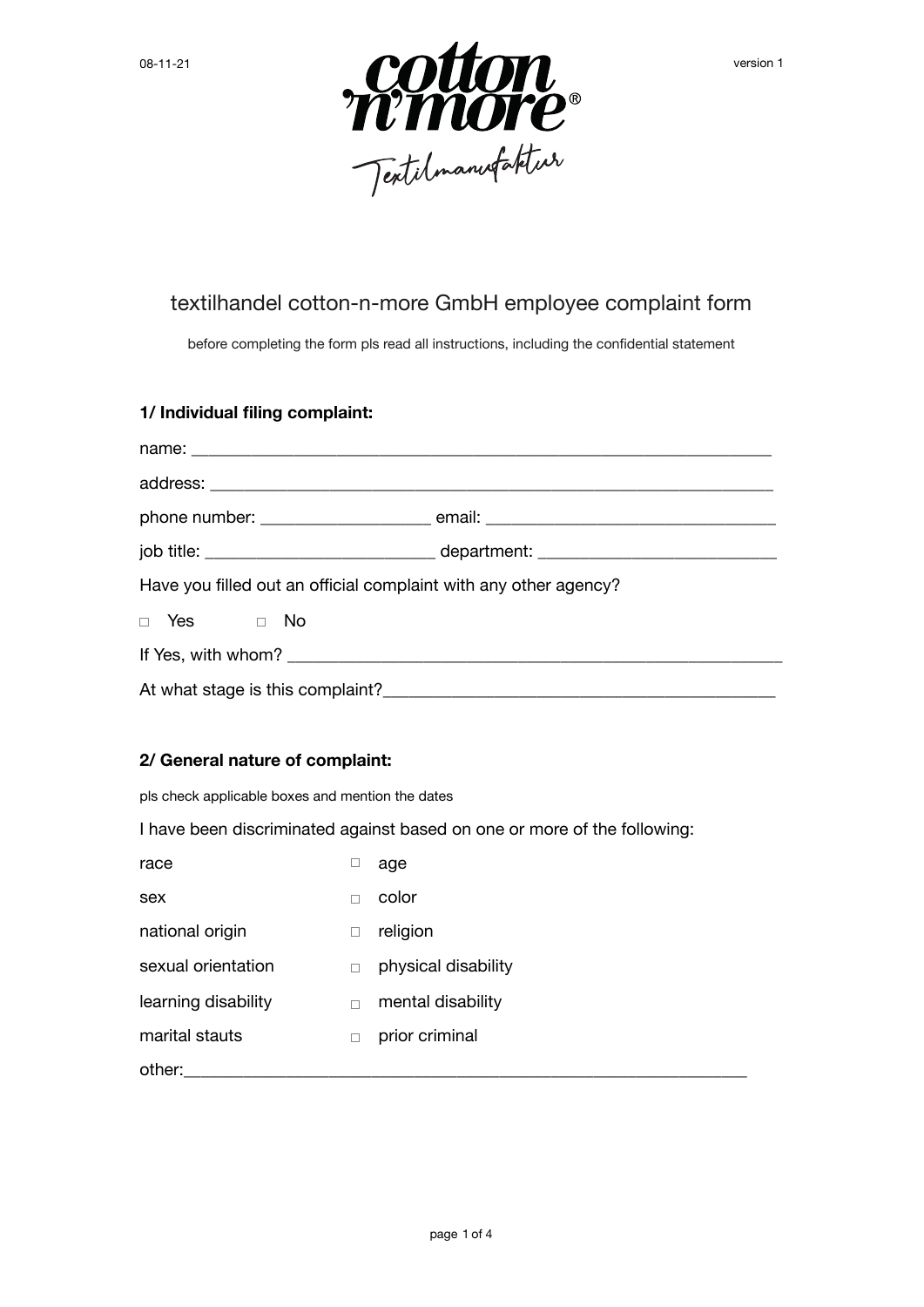3/ pls describe in detail all offenses, indication the place, names, job titles and persons involved:

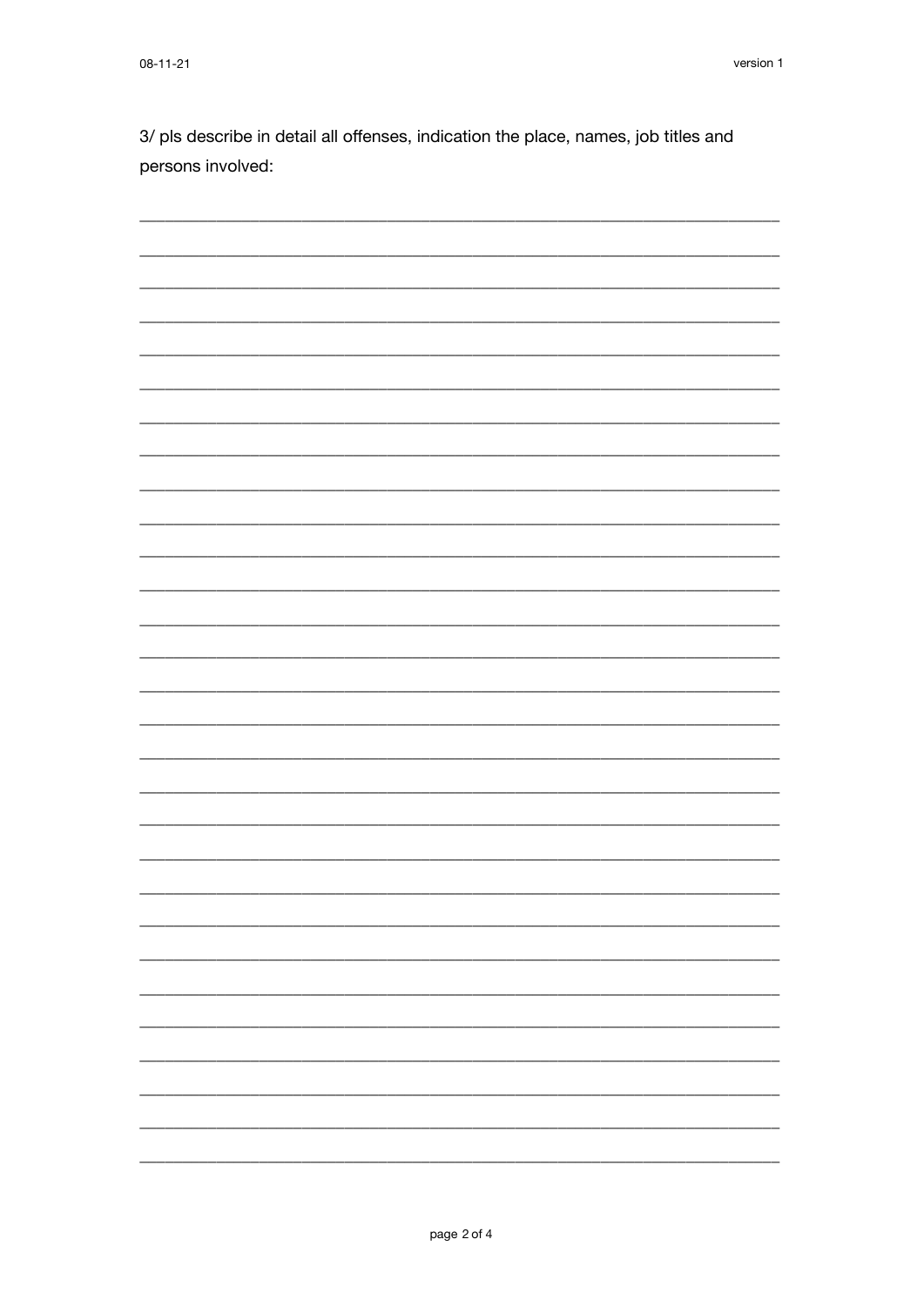4/ why do you think, that action(s) have been taking against you, where there any explanations for that action?

5/ pls provide name and address of any witness, you think can provide evidence in

support: